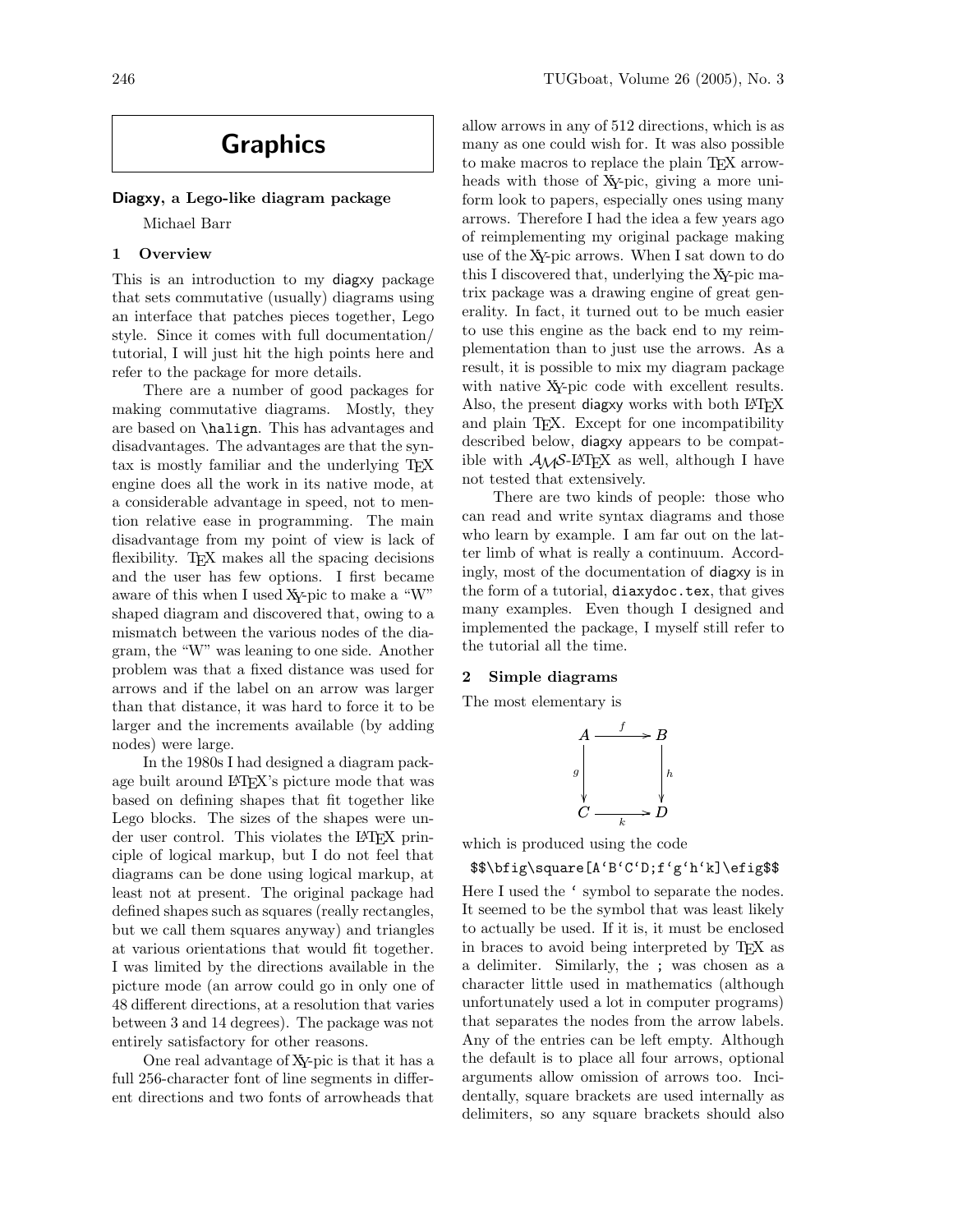be enclosed in braces. Sometimes they are unnecessary, but they can never hurt and I have not actually worked out what situations require their use.

Suppose the square is not large enough. If you want the diagram



you use size parameters set off by < and > as in

```
$$\bfig\square<1000,500>[\Hom(A,B)'
\hom(A', B) '\Hom(A, B')'\Hom(A', B');
\hom(f, B)' \Hom(A, g)' \Hom(A', g)'\Hom(f,B')]\efig$$
```
Here the numbers 1000 and 500 refer to the width and height of the square in units of .01 em. This is doubtless too fine; I hardly ever use a distance not a multiple of 10 (or, occasionally, 5), but I feel that now I am stuck with that choice. The default is <500,500> and will be supplied if not specified.

## 3 Lego blocks

Although simple diagrams are the most common, the real power of diagxy is the ease of putting blocks together to make more complicated diagrams. In order to do this, there are parameters, enclosed in (), that tell where to place a block in the given coordinate system. For example:



This is produced by

\$\$\bfig\square(0,500)[A'B'C'D;f'g'h'k] \square[C'D'E'F;'l'm'n]\efig\$\$

This is an example of the Lego block approach. Note that  $C$  and  $D$  are repeated. This is necessary in order that the arrows be the correct lengths. On the other hand, there is no need to repeat  $k$  and, if you did, it would by default appear both above and below the middle arrow.

There are other optional parameters to tell where the arrow labels should go and to change the arrow style. The latter can get very complicated, as complicated as XY-pic allows. Arbitrary XY-pic arrow styles, including arrows that follow arbitrary Bezier curves, are allowed.

There are a number of basic triangle shapes, which are named according to the letter in the alphabet that most neatly fits in the triangle. For example, a \ptriangle is a right triangle whose hypotenuse goes from east to south and an \Atriangle is an isoceles triangle whose base is horizontal. This example



is produced by

\$\$\bfig\ptriangle[A'B'C;f'h'g] \dtriangle[B'C'D;'k'l]\efig\$\$

An alternate way of making the same diagram is given by

```
$$\bfig\square[A'B'C'D;f'h'k'l]
 \morphism(500,500)<-500,-500>[B'C;g]
 \efig$$
```
where  $\emptyset$  where  $\mathcal{S}$  to  $C$ .

Incidentally, the effect of \bfig. . .\efig in a displayed diagram is nearly the same as \xy . . . \endxy except that it has the effect of enclosing the whole in a \vcenter box so that equation numbers, if any, are vertically centred. In case you are curious about the names \bfig and \efig, I used an NROFF-type system briefly in the very early 1980s (in the paleolithic era before T<sub>F</sub>X) and figures were set off using .BFIG and .EFIG.

#### 4 In-line arrows

One of my minor gripes about LATEX is that the arrows used in text look quite different from those used in diagrams. So one of the things I have done is define a macro \to that works somewhat like  $\rightarrow$  but uses the XY-pic arrowheads. It has several other features, including various options, but the most important is that it grows to accommodate long labels. An

example is  $A \xrightarrow{\text{a long label}} B$ , for which the source is

\$A\to^{\mbox{\rm a long label}}B\$.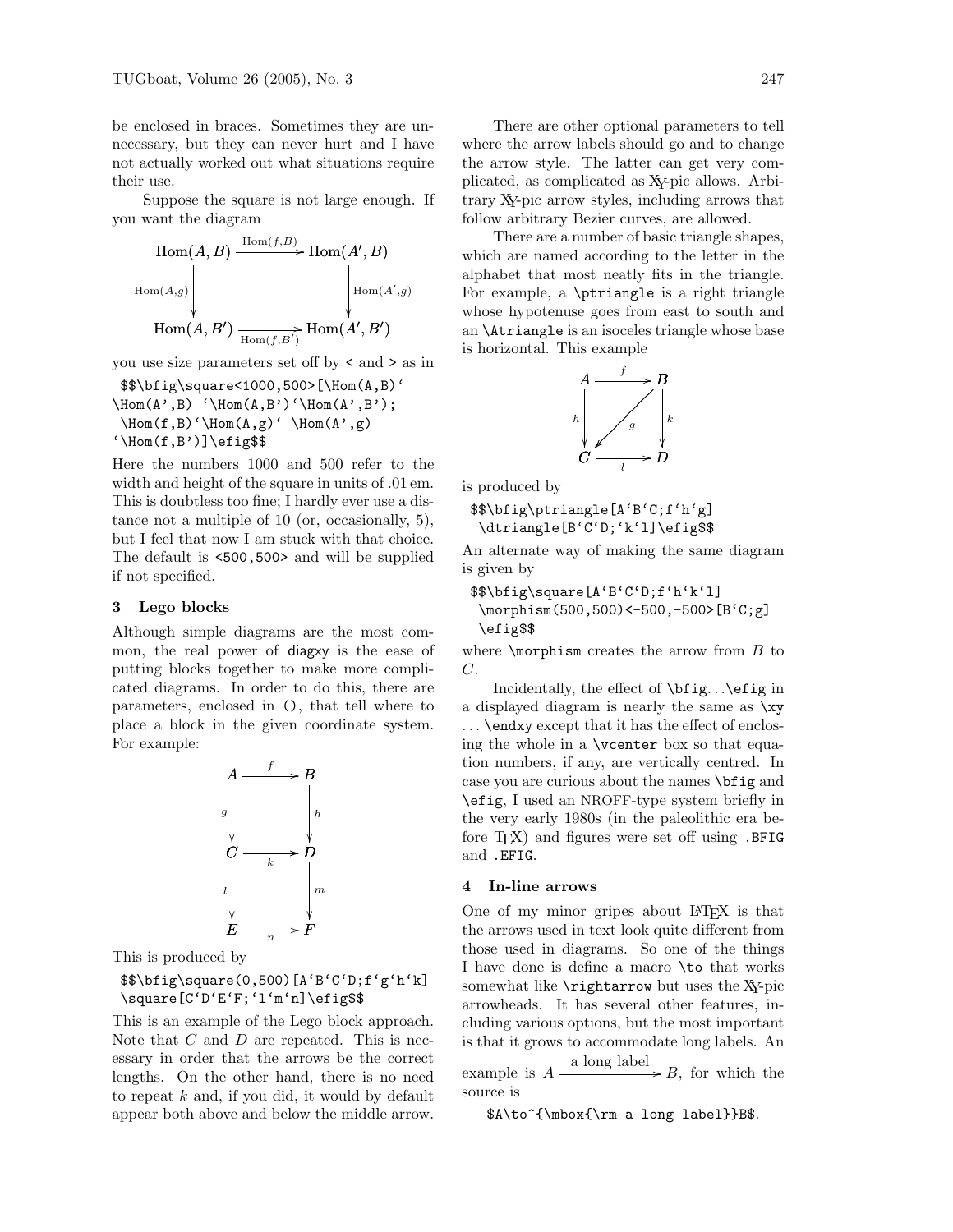

Figure 1: A tree diagram from mathematical linguistics

There are other macros, such as  $\times$  and three, which make double and triple arrows. The directions of the arrows (right or left) can be independently set, using standard XY-pic controls.

## 5 Compatibility

There is nothing in this code (or in XY-pic) that uses anything but plain T<sub>EX</sub>. I have used it extensively under LAT<sub>EX</sub> and never unearthed any incompatibility. I have not used it much with  $\mathcal{A}\mathcal{A}\mathcal{S}\text{-}\mathcal{B}\text{Tr}X$  but there is one known incompatibility. One of the AMS symbol fonts makes a little box which is named  $\square$ square. A simple fix is to load the amsfonts first. If you actually require that character, then before loading diagxy, simply say \let\Box\square, to call it \Box. Incidentally, the @ sign is used in the XY-pic syntax, along with just about every other non-alphanumeric character. Thus you cannot change the catcodes of any of them, which means there are no private control sequences. Thus one must be careful not to redefine any of the internal sequences used.

## 6 An alternate syntax

A couple years after this package was released, I received a note from a graduate student named Gerd Zeibig who suggested an alternate syntax in which you specify the placement of nodes in the coordinate system and then draw arrows between them. He had also implemented this in a way that used two counters for each node. Given the shortage of counters in standard LAT<sub>EX</sub>, I decided to reimplement it using macro definitions in place of these counters. So it is now possible to describe diagrams as illustrated below. The diagram in Figure 1 appears in a set of notes on mathematical linguistics. While there is certainly no problem producing it using the earlier code, it is much more systematic to describe trees in this way:

#### \$\$\bfig

```
\newcommand{\NP}{\hbox{\mit NP}}
\newcommand{\VP}{\hbox{\mit VP}}
\newcommand{\Art}{\hbox{\mit Art}}
\node 1a(0,0)[S]
\node 2a(-600,-300)[\NP]
\node 2b(600,-300)[\VP]
\arrow/-/[1a'2a;]
\arrow/-/[1a'2b;]
\node 3a(-900,-600)[\Art]
\node 3b(-300,-600)[N]
\node 3c(300,-600)[V_t]
\node 3d(900,-600)[\NP]
\arrow/-/[2a'3a;]
\arrow/-/[2a'3b;]
\arrow/-/[2b'3c;]
\arrow/-/[2b'3d;]
\node 4a(-900,-900)[{\sf the}]
\node 4b(-300,-900)[{\sf man}]
\node 4c(300,-900)[{\sf hit}]
\node 4d(600,-900)[\Art]
\node 4e(1200,-900)[N]
\arrow/-/[3a'4a;]
\arrow/-/[3b'4b;]
\arrow/-/[3c'4c;]
\arrow/-/[3d'4d;]
\arrow/-/[3d'4e;]
\node 5a(600,-1200)[{\sf the}]
\node 5b(1200,-1200)[{\sf ball}]
\arrow/-/[4d'5a;]
\arrow/-/[4e'5b;]
\efig$$
```
First you define the nodes and then draw arrows between them. In this case, we wanted only lines, whence the  $\ell$ - $\ell$  specification on the arrows. The labels on the nodes are almost completely arbitrary (limited only by what \csname ... \endcsname allows).